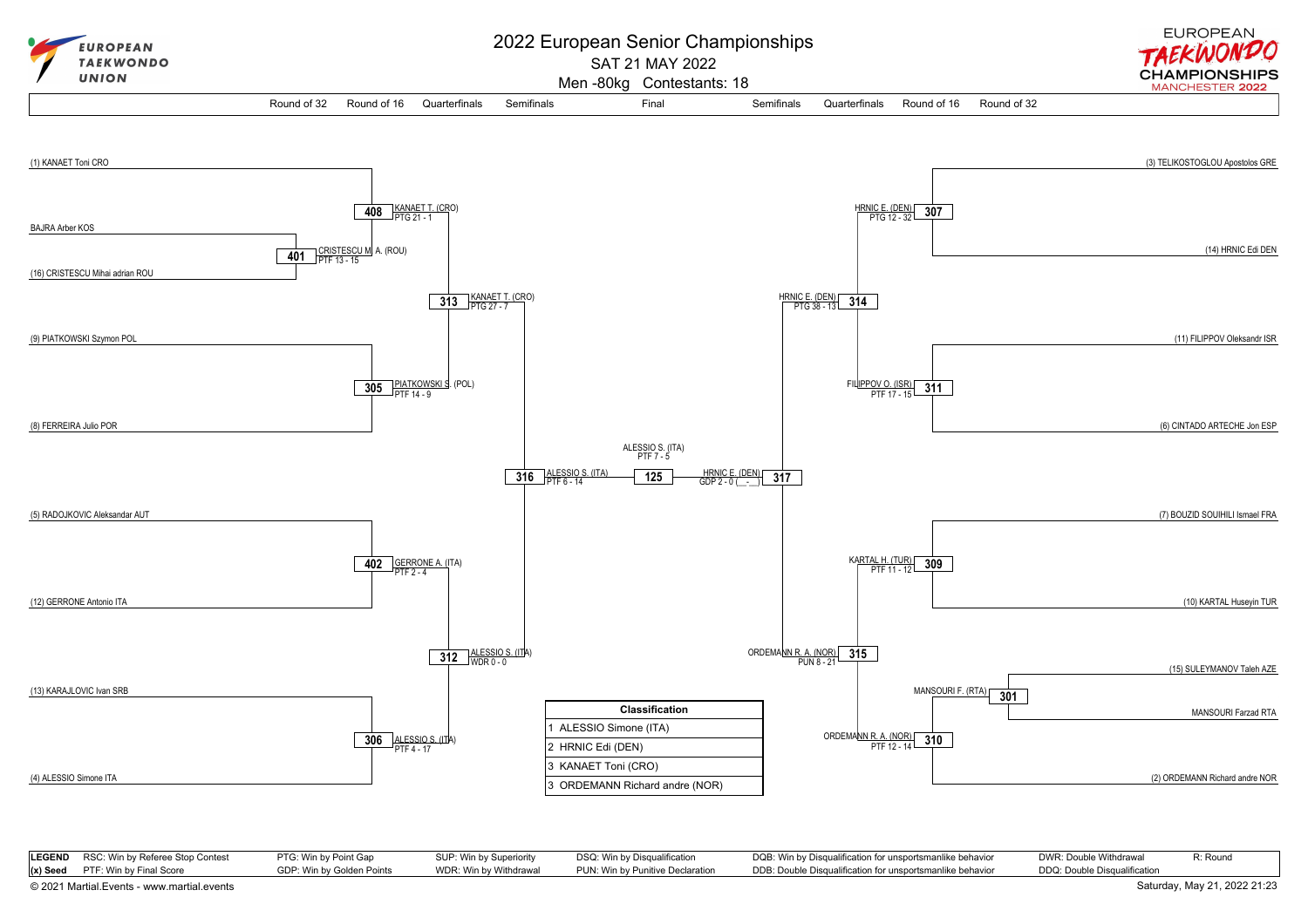

| <b>LEGEND</b> RSC: Win by Referee Stop Contest | PTG: Win by Point Gap     | SUP: Win by Superiority | DSQ: Win by Disqualification     | DQB: Win by Disqualification for unsportsmanlike behavior | DWR: Double Withdrawal       | R: Round |
|------------------------------------------------|---------------------------|-------------------------|----------------------------------|-----------------------------------------------------------|------------------------------|----------|
| $(x)$ Seed PTF: Win by Final Score             | GDP: Win by Golden Points | WDR: Win by Withdrawal  | PUN: Win by Punitive Declaration | DDB: Double Disqualification for unsportsmanlike behavior | DDQ: Double Disqualification |          |

[© 2021 Martial.Events - www.martial.events](https://www.martial.events) Saturday, May 21, 2022 21:23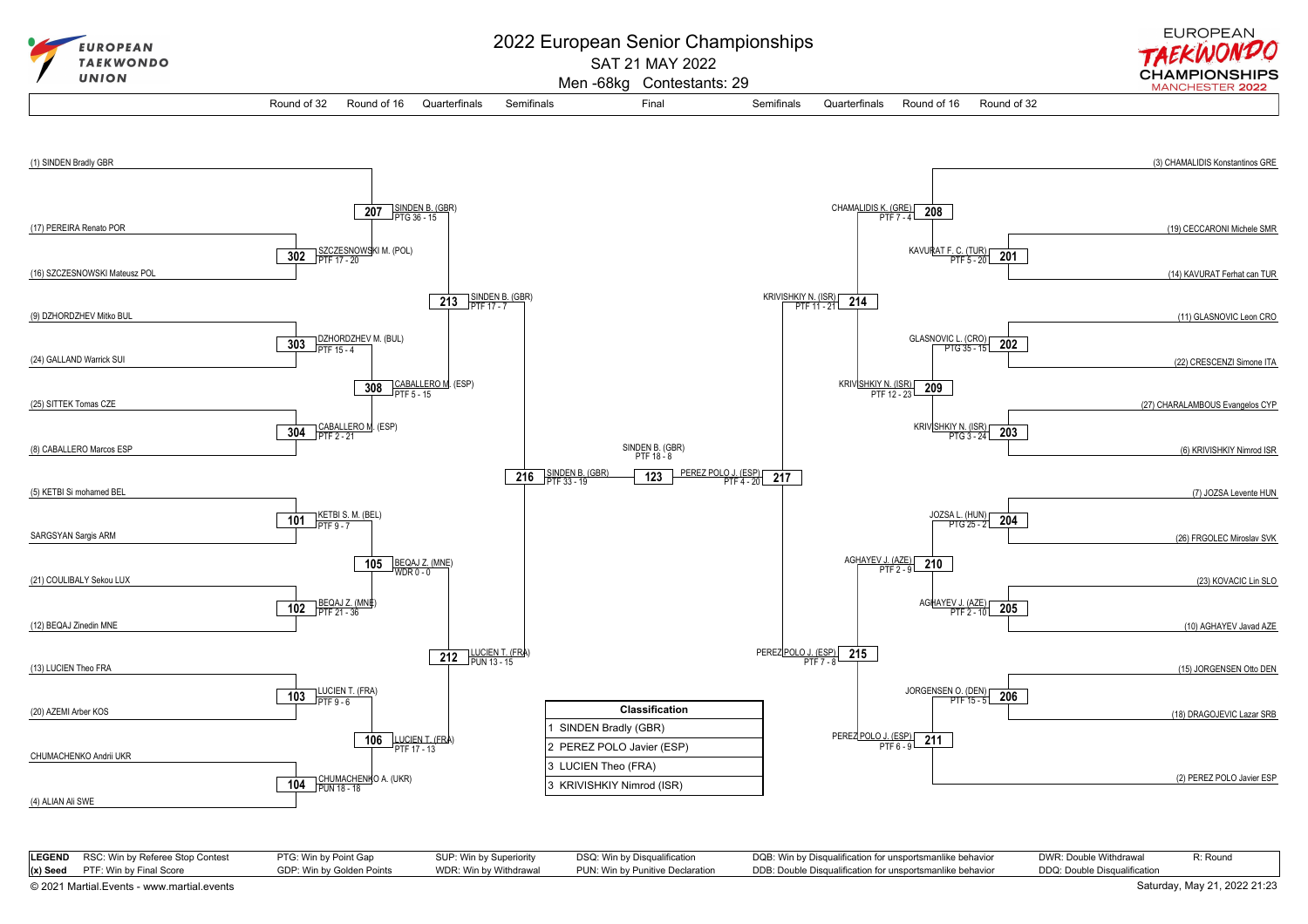

| <b>LEGEND</b> RSC: Win by Referee Stop Contest | PTG: Win by Point Gap     | SUP: Win by Superiority | DSQ: Win by Disqualification     | DQB: Win by Disqualification for unsportsmanlike behavior | DWR: Double Withdrawal       | R: Round |
|------------------------------------------------|---------------------------|-------------------------|----------------------------------|-----------------------------------------------------------|------------------------------|----------|
| $(x)$ Seed PTF: Win by Final Score             | GDP: Win by Golden Points | WDR: Win by Withdrawal  | PUN: Win by Punitive Declaration | DDB: Double Disqualification for unsportsmanlike behavior | DDQ: Double Disqualification |          |

[© 2021 Martial.Events - www.martial.events](https://www.martial.events) Saturday, May 21, 2022 21:23